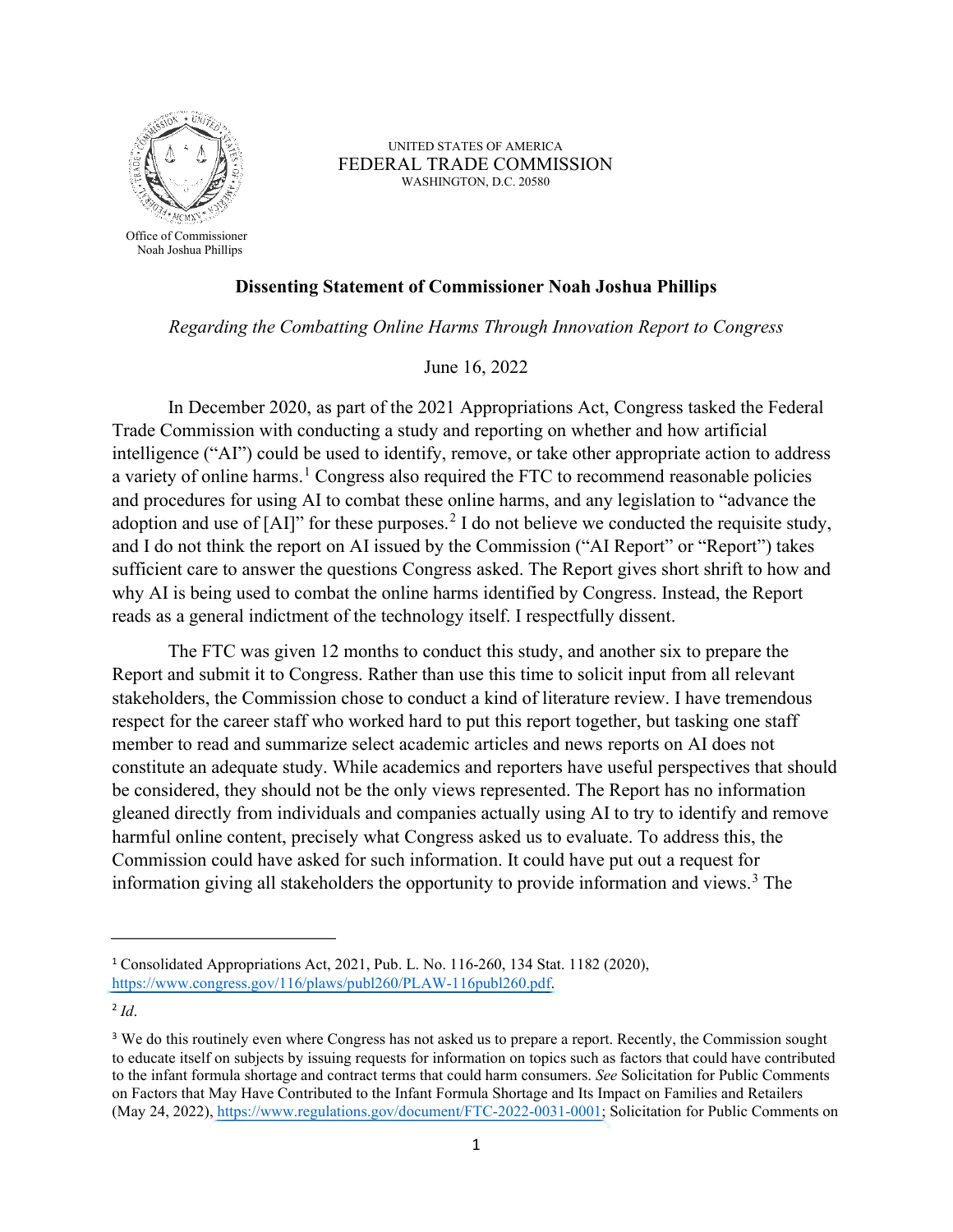or conducting surveys.<sup>[4](#page-1-0)</sup> I do not understand why we did not follow this approach for this AI Report.<sup>[5](#page-1-1)</sup> Commission's approach here departs from typical practice. In the past, the Commission has prepared congressional reports by issuing compulsory process, interviewing market participants,

ask the platforms how they view the efficacy of these tools.<sup>[7](#page-1-3)</sup> We did not do that. The closest the Take, for example, the Report's discussion of how AI can be used to combat fake reviews, a target of recent FTC enforcement.<sup>[6](#page-1-2)</sup> Congress specifically directed us to study whether and how AI can be used to identify and remove fake reviews. The Report acknowledges that many large platforms use machine learning tools, often in conjunction with human review, to spot and remove fake reviews. Presumably, they do so for a reason. It would have been useful to Report comes is to cite the results of a survey done by Fakespot, a company that developed a machine learning tool to help identify potentially fake reviews, which found that approximately 31 percent of product reviews on Amazon, Walmart, eBay, Best Buy, Shopify, and Sephora

 [tobacco-report-2020/p114508fy20cigarettereport.pdf](https://www.ftc.gov/system/files/documents/reports/federal-trade-commission-cigarette-report-2020-smokeless-tobacco-report-2020/p114508fy20cigarettereport.pdf) (issuing compulsory process in order to put together the report [report-congress/oecd-vwrpt.pdf](http://www.ftc.gov/sites/default/files/documents/reports/virtual-worlds-and-kids-mapping-risks-federal-trade-commission-report-congress/oecd-vwrpt.pdf) (surveying 27 online virtual worlds and obtained information directly from six [expenditures-activities-and-self-regulation/p064504foodmktingreport.pdf](https://www.ftc.gov/sites/default/files/documents/reports/marketing-food-children-and-adolescents-review-industry-expenditures-activities-and-self-regulation/p064504foodmktingreport.pdf) (issuing compulsory process); Fed. Trade [https://www.ftc.gov/system/files/documents/reports/federal-trade-commission-cigarette-report-2020-smokeless](https://www.ftc.gov/system/files/documents/reports/federal-trade-commission-cigarette-report-2020-smokeless-tobacco-report-2020/p114508fy20cigarettereport.pdf)every year since 1967); Fed. Trade Comm'n, *Virtual Worlds and Kids: Mapping the Risks* (Dec. 2009), [www.ftc.gov/sites/default/files/documents/reports/virtual-worlds-and-kids-mapping-risks-federal-trade-commission](http://www.ftc.gov/sites/default/files/documents/reports/virtual-worlds-and-kids-mapping-risks-federal-trade-commission-report-congress/oecd-vwrpt.pdf)specific virtual worlds); Fed. Trade Comm'n, *Marketing Food to Children and Adolescents* (July 2008), [https://www.ftc.gov/sites/default/files/documents/reports/marketing-food-children-and-adolescents-review-industry-](https://www.ftc.gov/sites/default/files/documents/reports/marketing-food-children-and-adolescents-review-industry-expenditures-activities-and-self-regulation/p064504foodmktingreport.pdf)Comm'n, *Marketing Violent Entertainment to Children: A Review of Self-Regulation and Industry Practices in the* 

[regulation-industry-practices-motion-picture/vioreport.pdf](https://www.ftc.gov/system/files/documents/reports/marketing-violent-entertainment-children-review-self-regulation-industry-practices-motion-picture/vioreport.pdf) (conducting surveys over a three month period). *Motion Picture, Music Recording & Electronic Games Industries* (Sept. 2000), [https://www.ftc.gov/system/files/documents/reports/marketing-violent-entertainment-children-review-self-](https://www.ftc.gov/system/files/documents/reports/marketing-violent-entertainment-children-review-self-regulation-industry-practices-motion-picture/vioreport.pdf)

<span id="page-1-1"></span> 2020), [https://www.ftc.gov/news-events/news/press-releases/2020/04/ftc-sends-report-congress-retailers-shipping-](https://www.ftc.gov/news-events/news/press-releases/2020/04/ftc-sends-report-congress-retailers-shipping-policies)<sup>5</sup> I have supported reports to Congress that did not include stakeholder input, but these reports were much narrower in scope and did not include recommendations for legislation. *See, e.g.*, Fed. Trade Comm'n, *Social Media Bots and Deceptive Advertising* (Jul. 2020), [ttps://www.ftc.gov/news-events/news/press-releases/2020/07/ftc-sends-report](https://ttps://www.ftc.gov/news-events/news/press-releases/2020/07/ftc-sends-report)congress-social-media-bots-deceptive-advertising; Fed. Trade Comm'n, *Shipping to Non-Foreign Areas* (Apr. [policies.](https://www.ftc.gov/news-events/news/press-releases/2020/04/ftc-sends-report-congress-retailers-shipping-policies)

<span id="page-1-2"></span><sup>6</sup>*See, e.g.*, *In the matter of Sunday Riley Modern Skincare, LLC*, FTC File No. 1923008 (2019), [https://www.ftc.gov/legal-library/browse/cases-proceedings/192-3008-sunday-riley-modern-skincare-llc-matter.](https://www.ftc.gov/legal-library/browse/cases-proceedings/192-3008-sunday-riley-modern-skincare-llc-matter)

Contract Terms that May Harm Consumers (Aug. 5, 2021), [https://www.regulations.gov/document/FTC-2021-0036-](https://www.regulations.gov/document/FTC-2021-0036-0022) [0022.](https://www.regulations.gov/document/FTC-2021-0036-0022)

<span id="page-1-0"></span><sup>4</sup>*See, e.g.*, Fed. Trade Comm'n, *2021 Report on Ethanol Market Concentration* (Dec. 2021),

<sup>2021</sup> report\_on\_ethanol\_market\_concentration.pdf (relying on publicly available information and interviewed [www.ftc.gov/system/files/documents/reports/2021-report-ethanol-market-concentration/p063000\\_](http://www.ftc.gov/system/files/documents/reports/2021-report-ethanol-market-concentration/p063000_-_2021_report_on_ethanol_market_concentration.pdf) market participants); Fed. Trade Comm'n, *Cigarette Report for 2020* (Oct. 2021),

<span id="page-1-3"></span> reviews. For example, we could have asked review platform Trustpilot about its experiences using a combination of AI and human review to identify and remove fake reviews. Trustpilot, Fighting fake reviews and misuse, 7 It would likewise have been useful to ask smaller platforms about their experience using AI to deal with fake [https://www.trustpilot.com/trust/combating-fake-reviews.](https://www.trustpilot.com/trust/combating-fake-reviews) As is so often the case, the conversation the Report attempts to have only about "Big Tech" ought to be had as conversation about the technologies and business practices in question.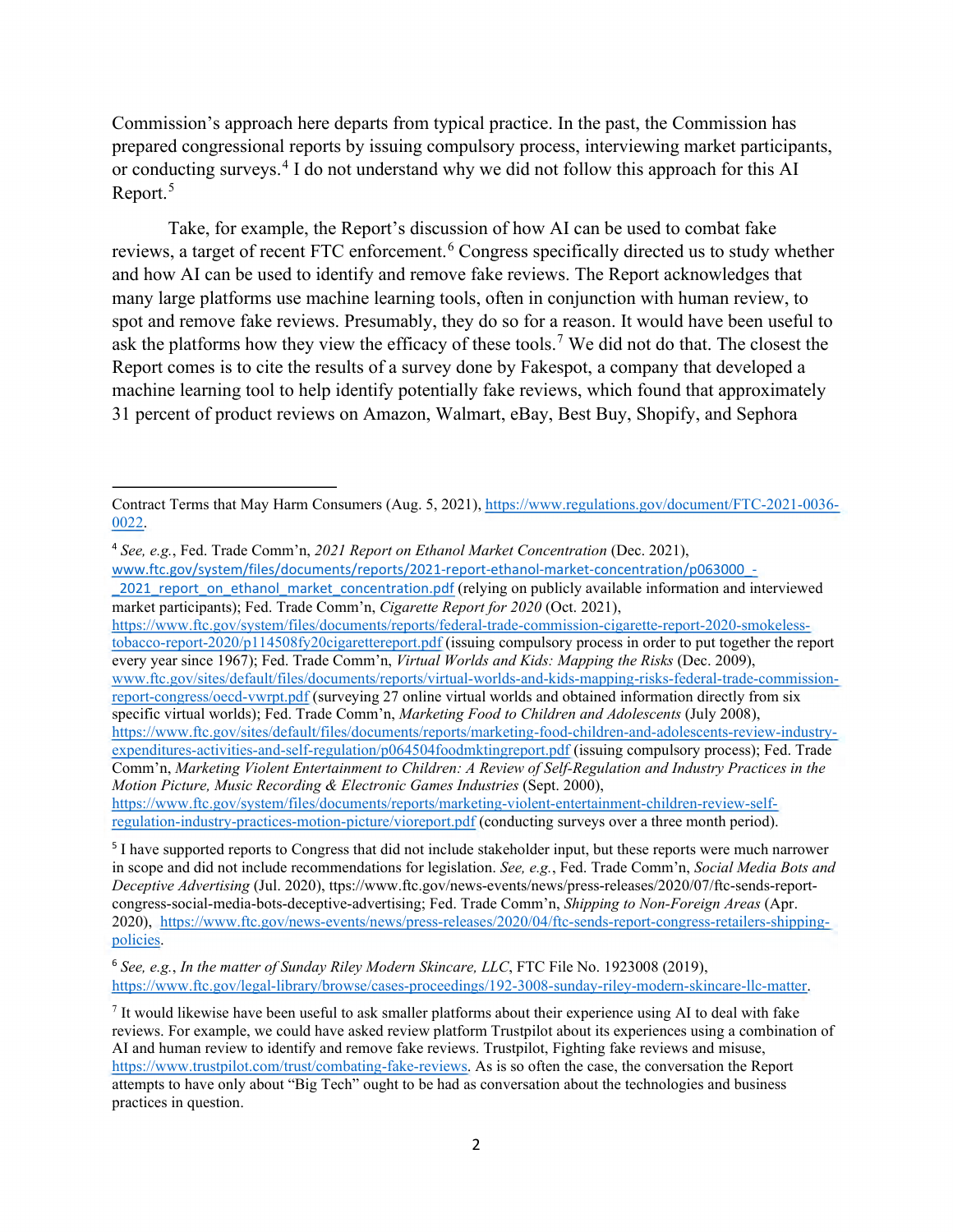reviews is not good enough. But there is no discussion of whether human review is any better at websites were unreliable.<sup>[8](#page-2-0)</sup> (This is, of course, an example of using AI to combat fake reviews.) The Report notes that automated detection efforts are worthwhile, but seemingly based on the fact that there are still fake reviews on the internet, concludes that the AI detection of fake finding fake reviews – perhaps *the* question to ask in answering our congressional query. And there is zero attempt at a cost-benefit analysis. Does the time and money saved by using AI tools to detect and remove fake reviews outweigh the costs of the AI tools missing some percentage of fake reviews? Who knows? Congress deserves a better attempt at answering their question.<sup>[9](#page-2-1)</sup>

 currently employed by the FTC. While I am glad that the FTC has staff with interest and the Commission. Still, we should at least endeavor to produce a report that reflects the full While many of the academics and reporters cited in the Report have important perspectives that we properly considered, the document does include some curious citations. (The public should not fail to read the footnotes.) Citing the AI Decolonial Manyfesto<sup>[10](#page-2-2)</sup> and the Twitter feeds of individuals, for example, is not the level of rigor that I expect to underpin an FTC report to Congress. The Report also frequently cites to the work and opinions of individuals expertise in this area, I am concerned that the quantity of self-reference here calls the objectivity of the document into question. A report that includes recommendations, especially recommendations for legislation, will necessarily reflect the personal opinions of a majority of diversity of experiences and viewpoints on these important issues concerning AI.

<span id="page-2-0"></span><sup>8</sup>Fakespot, *US Online Shopping Ratings & Reviews Analysis Report* (2021),

useful information when considering policy recommendations. disparity among these websites. For example, the Best Buy website had a fake review percentage of 8.1 percent, while Walmart had a fake review percentage of 37.6 percent. If the Commission had reached out to Walmart and Best Buy we might have been able to determine some of the reasons for the discrepancies, which would have been

<span id="page-2-1"></span> asking whether and how AI can be used to identify counterfeit products should at least acknowledge companies' <sup>9</sup> The Report's discussion of whether AI can be used to identify counterfeit products will also leave a careful reader wanting. It lists four companies (eBay, Etsy, Facebook, and Alibaba) that have indicated that they use automated tools and declares that the efficacy of these tools cannot be determined. We should at least have asked. In May 2021, Amazon released a Brand Protection Report describing its efforts to protect its consumers, brands, sellers, partners, and store from counterfeits and fraud. It issued a second report in June 2022. Amazon Brand Protection Report (June 2022), https://www.aboutamazon.com/news/small-business/amazons-brand-protection-report. A report to Congress public statements on the efficacy of their automated tools. We need not be credulous of those claims, of course; but if we have reason to doubt company claims, we should say so, and why. [https://www.fakespot.com/2021holidayreport.](https://www.fakespot.com/2021holidayreport) Fakespot's survey and the AI Report both note that there was<br>disparity sumong these websites. For example, the Best Buy website had a fake review percentage of 8.1 per<br>while Walm

<span id="page-2-2"></span><sup>&</sup>lt;sup>10</sup> AI Decolonial Manyfesto, https://manyfesto.ai/index.html?s=03. The document states: "Notions of decolonial sure what that means. governances will emerge from community and situated contexts, questioning what currently constitutes hegemonic narratives. Decoloniality is not merely diversity and inclusion; removing the echoes of coloniality in AI will require reparations for present and past material and epistemic injustice and dispossession. These reinventions of AI governance will acknowledge the expertise that comes from lived experience, and will create new pathways to make it possible for those who have been historically marginalized to have the opportunity to decide and build their own dignified socio-technical futures. Decolonial governance will recognize, in a way that Western-centric governance structures historically have not, how our destinies are intertwined. We owe each other our mutual futures." I am not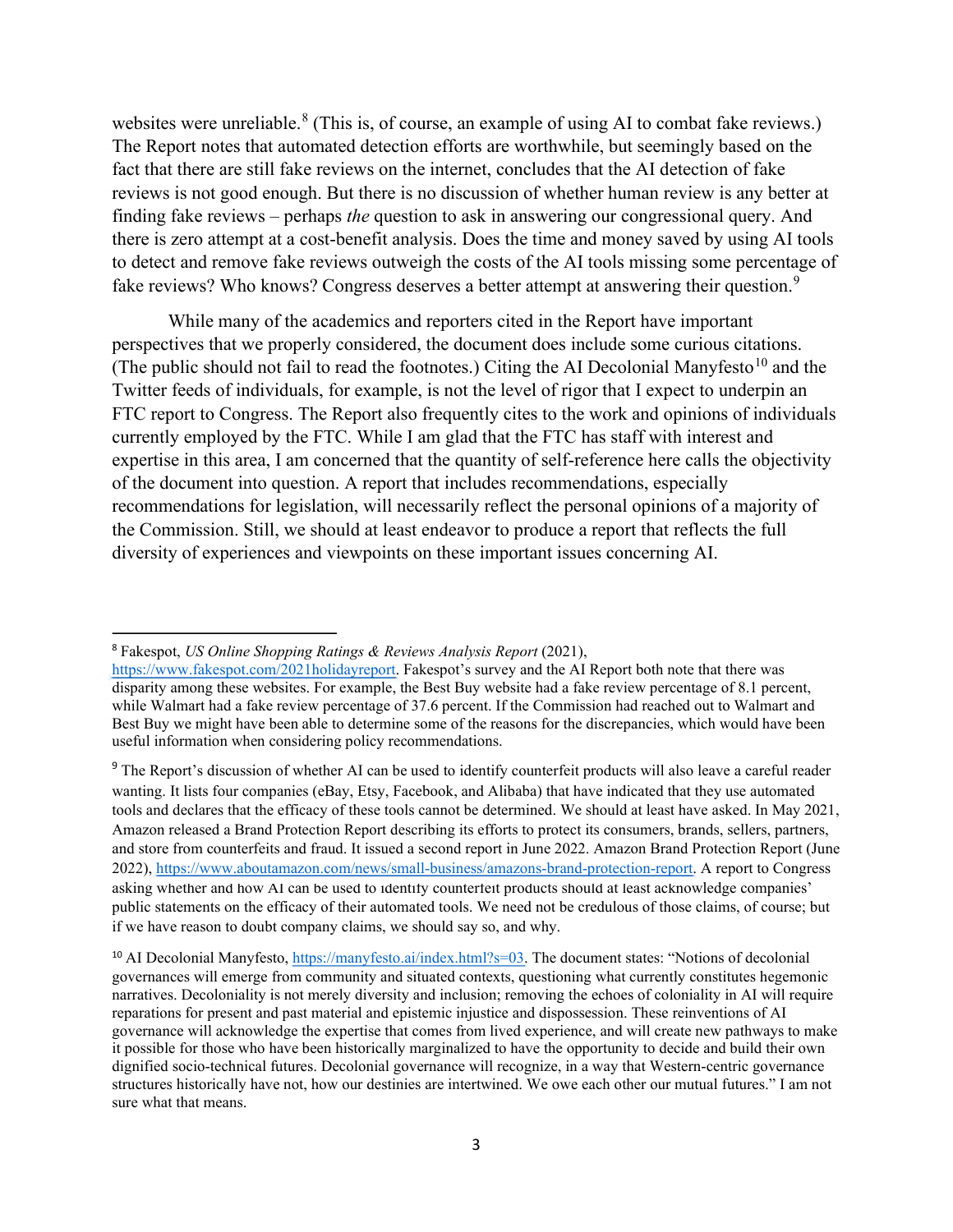Congress with advice. The Report also preoccupies itself with advocating for researchers and I do not believe the Reports spends enough time grappling seriously with the benefits and costs of using AI to combat online harms, and it spends too much time on detours out of the topics Congress identified for the Commission to study. One example is the plight of the information technology workforce. We were not asked to opine on employer-employee relations, an area where the FTC lacks jurisdiction and expertise and on which we are ill-suited to provide journalists to have broader access to companies' AI tools. On the flip side, it also criticizes technology companies that fund AI research, mostly based on the opinions of a few cited individuals. The history of American consumers benefitting from private sector research is long and rich, and it is far from clear why AI should be treated differently. But leaving that aside, the point is that all these issues are beyond our remit.

 new(ish) technological capability for anyone to share anything they want with the world carries The Report also states: "the only effective ways to deal with online harm are laws that change the business models or incentives allowing harmful content to proliferate." Nothing in this Report actually supports this broad statement, and in fact it describes a variety of different business models, each of which it associates with the online harms in question.<sup>[11](#page-3-0)</sup> To be sure, our with it substantial problems, but that is not tied to a particular business model. If the Report has a view of which business models need to change and how, it should say so.

 theory" to "prebunk" the public against harmful content. Congress did not ask for an evaluation views.<sup>12</sup> Finally, I cannot shake discomfort with the Report's discussion of using "inoculation of the notion that alleged "misinformation" is a clearly identifiable harm against which people can and should be "inoculated," and a government agency should tread carefully before crediting such strategies. How to moderate content at scale and what role the government should play has proven one of the most vexing public policy questions of our time. People have very different

On policy, I generally agree with the topline conclusion that government and companies should "exercise great caution in either mandating the use of, or over-relying on, [AI] tools even for the important purpose of reducing harms."[13](#page-3-2) And the Report also provides a sufficient basis to conclude that humans should continue to be involved in combatting the online harms Congress identified. There are many questions around the current reliability and effectiveness of AI tools,

<span id="page-3-0"></span> at least in part, from advertisements. Those are different business models; as is Bumble, a dating service that sells <sup>11</sup> For example, the Report discusses AI being used by Microsoft to find phishing and spam in Outlook, which is licensed to customers, and Facebook using AI to look for scams in Facebook Marketplace, which generates revenue, subscriptions and uses AI tools to blur automatically nude images shared within a chat. Bumble, *With Bumble's Private Detector, You Have Control Over Unsolicited Nudes*, [https://bumble.com/en-us/the-buzz/privatedetector.](https://bumble.com/en-us/the-buzz/privatedetector)

<span id="page-3-1"></span> "most outspoken platform" on content moderation issues, quotes its policy extensively, and implicitly praises  $12$  In its discussion of content moderation, the Report treats Twitter as a model. It describes the company as the Twitter's "open internet principles" which, according to the Report, "prioritiz[e] 'human choice and control' over algorithms" and "promot[e] healthy conversations." Fed. Trade Comm'n, *Combatting Online Harms Through Innovation Report to Congress*, 64, 70 (June 2022). Not everyone believes that Twitter's content moderation policies should be the subject of imitation.

<span id="page-3-2"></span><sup>13</sup>Fed. Trade Comm'n, *Combatting Online Harms Through Innovation Report to Congress*, 5 (June 2022).